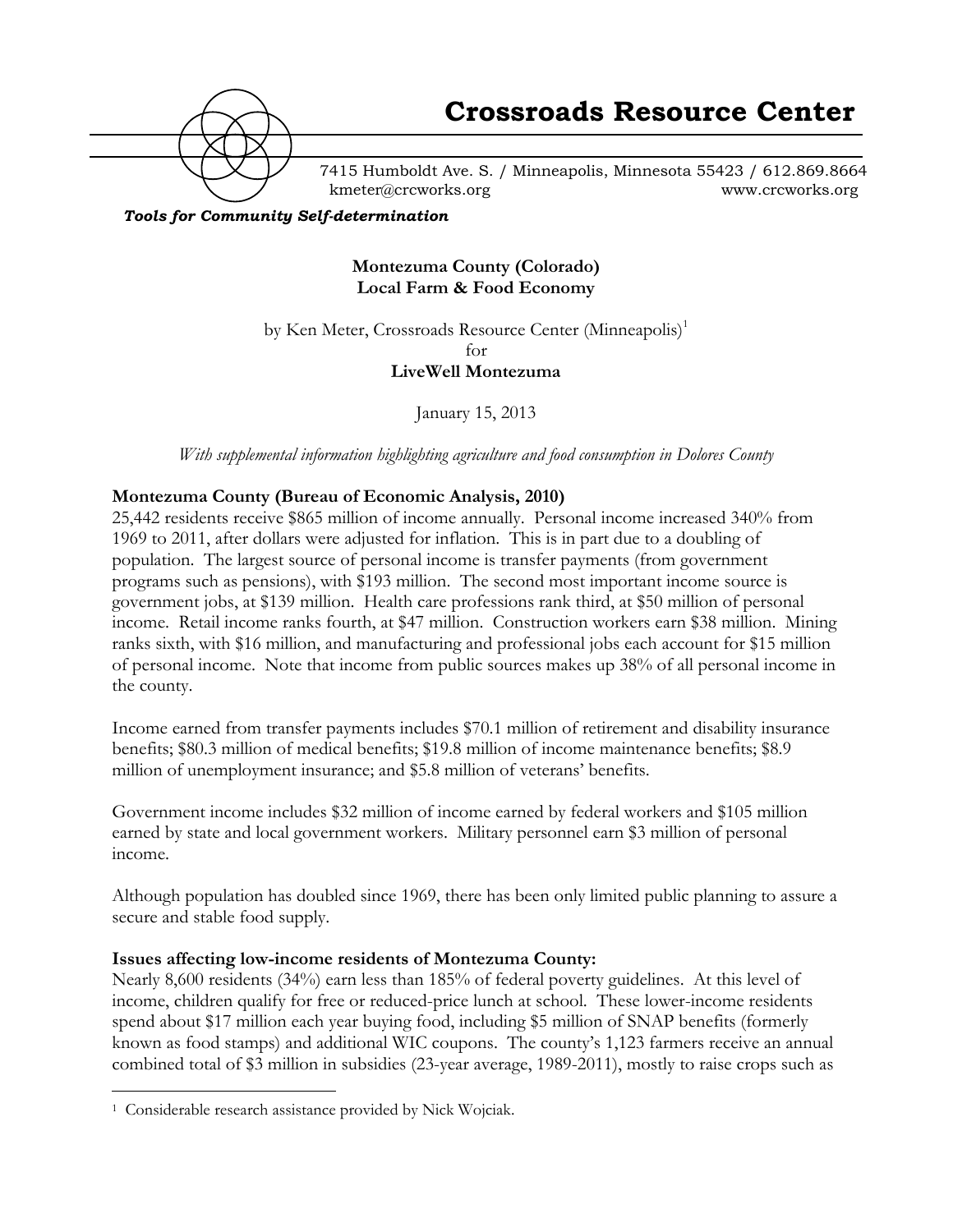corn or wheat that are sold as commodities, not to feed local residents. *Data from Federal Census of 2006-2010, Bureau of Labor Statistics, & Bureau of Economic Analysis.*

9% percent of the county's households (over 2,200 residents) earn less than \$10,000 per year. *Source: Federal Census of 2006-2010.*

19% of all adults aged 18-64 in Colorado carried no health insurance in 2010, up from 16.5% in 1995. *Source: Centers for Disease Control.*

# **Food-related health conditions:**

25% of Colorado residents reported in 2009 that they ate five or more servings of fruit or vegetables each day. 75% do not. This level of adequate consumption is slightly lower than the 1996 rate of 26%. This is a key indicator of health, since proper fruit and vegetable consumption has been connected to better health outcomes. *Source: Centers for Disease Control.*

57% of Colorado adults report they have at least 30 minutes of moderate physical activity five or more days per week, or vigorous physical activity for 20 or more minutes three or more days per week. This is an improvement over 53% in 2001. *Source: Centers for Disease Control.*

6% of Colorado residents have been diagnosed with diabetes. This is an increase over the 4.3% rate of 2004. *Source: Centers for Disease Control.* Medical costs for treating overweightness, diabetes and related conditions in Montezuma County are estimated at \$14 million per year. Costs for the state of Colorado as a whole total \$3.9 billion. *Source: American Diabetes Association cost calculator.*

57% of Colorado residents are overweight (36%) or obese (21%), up from 45% in 1995. *Source: Centers for Disease Control.*

# **The county's farms (Agricultural Census, 2007)**

*Agricultural Census data for 2007 were released February 4, 2009*

*The Census of Agriculture defines a "farm" as "an operation that produces, or would normally produce and sell, \$1,000 or more of agricultural products per year."*

# *Land:*

- 1,123 farms. This is 3% of Colorado farms.
- The county had 35% more farms in 2007 than in 2002. *Some of this increase may be due to more diligent efforts made by the Census of Agriculture in 2007 to make contact with smaller farms.*
- 54  $(5\%)$  of these are 1,000 acres or more in size.
- 533 (47%) farms are less than 50 acres.
- Average farm size is 627 acres, less than the state average of 853 acres.
- The county has 704,000 acres of land in farms.
- This amounts to 2% of the state's farmland.
- Montezuma County holds 52,000 acres of harvested cropland.
- The county holds 57,000 acres of irrigated cropland.
- Average value of land and buildings per farm was \$578,000. This was significantly less than the 2007 state average of \$892,000.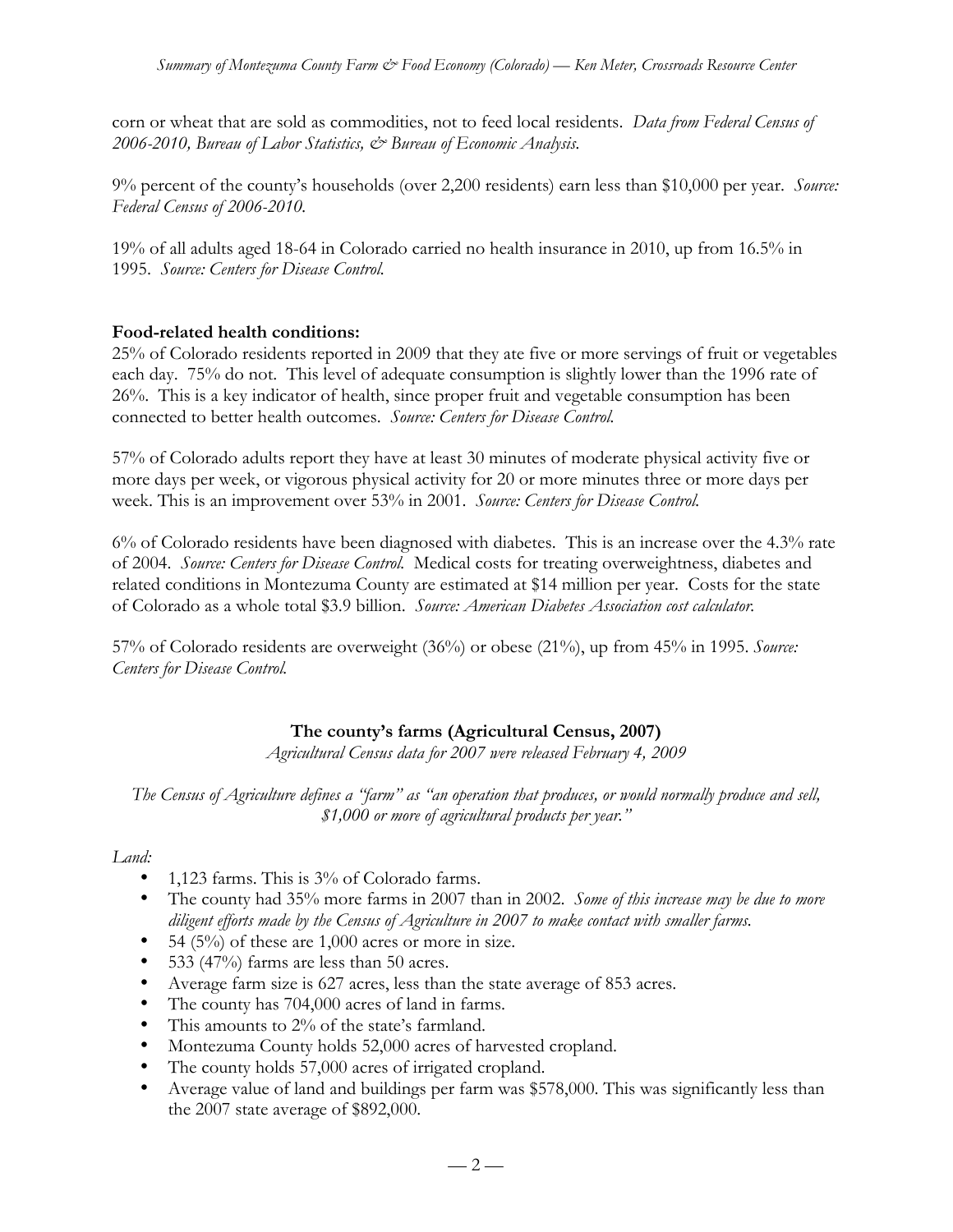#### *Sales:*

*With the exception of foods sold directly to consumers (see below), farmers typically sell commodities to wholesalers, brokers or manufacturers that require further processing or handling to become consumer items. The word "commodities" is used in this report to mean the crops and livestock sold by farmers through these wholesale channels. The term "products" encompasses commodity sales, direct sales, and any other sales.*

- The county's farmers sold \$27 million of crops and livestock in 2007.
- Farm product sales increased by 84% from 2002 to 2007.
- \$17.3 million of crops were sold.
- \$9.4 million of livestock and products were sold.
- 776 (69%) of the county's farms sold less than \$10,000 of products in 2007.
- Total sales from these small farms were \$1.4 million, 5% of the county's farm product sales.
- 62 (6%) of the county's farms sold more than \$100,000 of products.
- Total sales from these larger farms were \$16 million, 60% of the county's farm product sales.
- 66% of the county's farms (743 of 1,123) reported net losses in 2007. This is more than the Colorado average of 60%.
- 163 (15%) of Montezuma's farmers collected a combined total of \$1.3 million of federal subsidies in 2007.

# **Top farm products of Montezuma County (2007)**

*Note that data for sales of corn, sorghum, and barley were suppressed by the USDA in an effort to protect confidentiality.*

| <b>Product</b>                  | \$ Millions |
|---------------------------------|-------------|
| Forage crops (hay, etc.)        | 12          |
| Cattle and calves               | Χ           |
| Ornamentals                     | ာ           |
| Grains, oil seeds, edible beans |             |

*Production Expenses:*

- Depreciation experiences were the largest single expense for Montezuma County farmers in 2007, totaling \$5.6 million (21%).
- Interest payments ranked as the second most important expense, at \$3.6 million (13%).
- Supplies, repairs, and maintenance cost farmers \$3.6 million (13%).
- Gasoline, fuels, and oil costs totaled \$2.9 million (10%).
- Hired farm labor costs were \$2.7 million (10%).
- Feed purchases cost farmers \$2.5 million (9%).

#### *Cattle & Dairy:*

- 457 farms hold an inventory of 20,000 cattle.
- 12,851 cattle were sold by farmers in 2007 for total sales of \$8.2 million.
- 400 farms raise beef cattle.
- 11 farms raise milk cows.
- 4 farms produced corn for silage.
- 503 farms produced 122,000 tons of forage crops (hay, etc.) on 39,000 acres.
- 352 farms sold \$12 million of forage crops.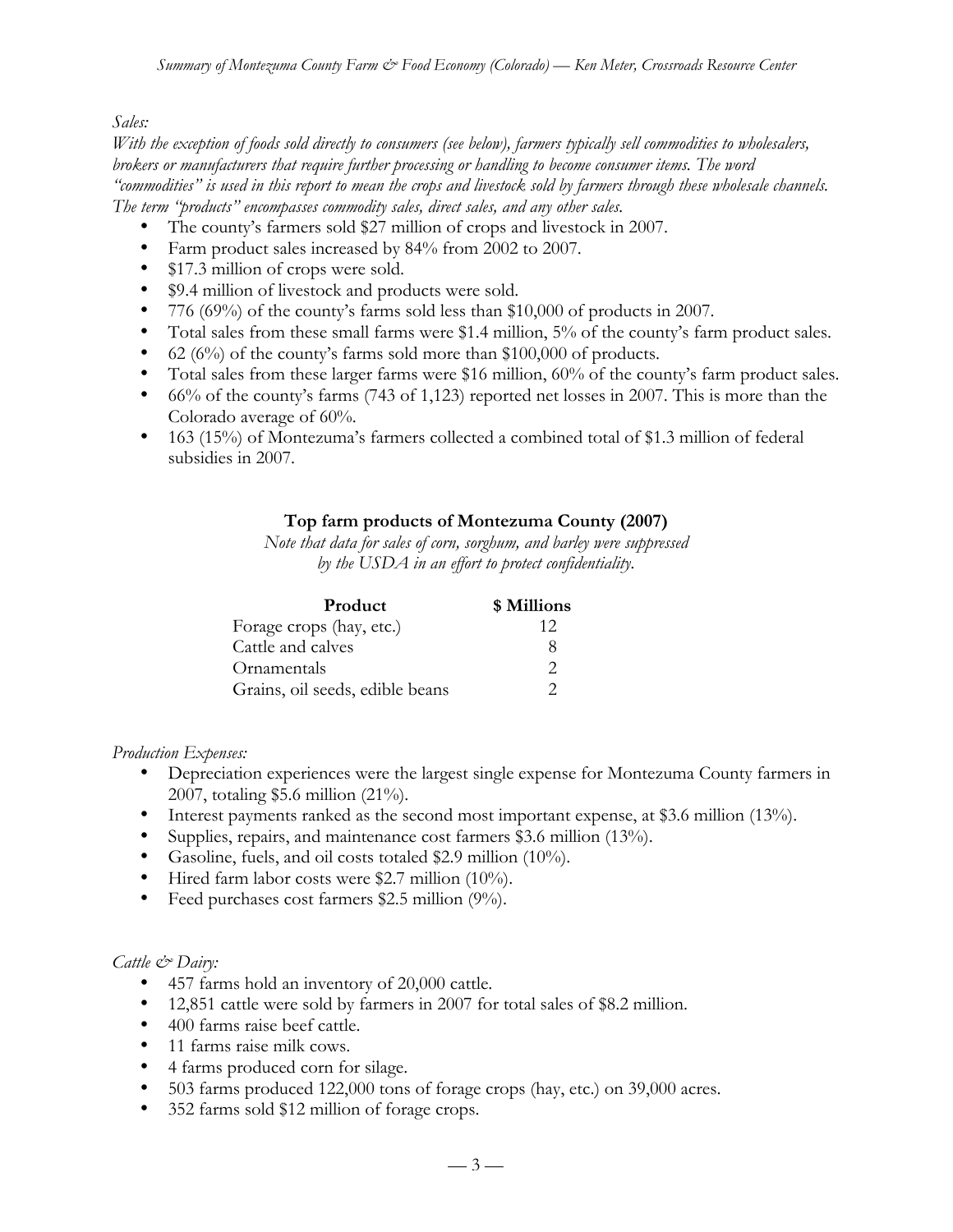#### *Other Livestock & Animal Products:*

- 20 farms hold an inventory of 65 hogs and pigs.
- 20 farms sold 138 hogs and pigs in 2007.
- 76 farms hold an inventory of 5,546 sheep and lambs.
- 80 farms sold \$532,000 worth of sheep, goats, and lambs in 2007.
- 84 farms hold an inventory of 1,484 laying hens*.*
- 7 farms raise broiler chickens.
- 100 farms raise horses and ponies.

# *Grains, Oil Seeds, & Edible Beans:*

- 45 farms produced \$1.8 million of grains, oil seeds, and edible beans.
- 2 farms produced corn for grain. *Note that data for bushels of corn for grain, and sales of corn for grain were suppressed by the USDA in an effort to protect confidentiality.*
- 26 farms produced 72,000 bushels of wheat on 4,215 acres, worth \$428,000.
- This amounts to an average price per bushel of wheat of \$5.94. *Note that this price is an approximation, and does not necessarily represent an actual price at which wheat was sold.*

*Vegetables & Melons (some farmers state that Ag Census data does not fully represent vegetable production):*

- 22 farms worked 29 acres to produce vegetables, worth \$247,000.
- This represents a 367% increase in the number of farms (from 6).
- 7 farms raised potatoes*.*

*Fruits (some farmers state that Ag Census data does not fully represent fruit production):*

- 70 farms in the county hold 411 acres of orchards.
- 61 farms sold \$879,000 of fruits, nuts, and berries*.*

# *Nursery & Greenhouse Plants:*

- 19 farms sold \$1.9 million worth of ornamentals in 2007.
- This represents an increase of 73% in the number of farms (from 11) and an increase of 46% in sales over 2002.

# *Direct & Organic Sales:*

- 78 farms sell \$311,000 of food products directly to consumers. This is a 26% increase of number of farms (62 in 2002) selling direct, and a 107% increase in direct sales over 2002 sales of \$150,000.
- This amounts to 1.2% of farm product sales, three times the national average of 0.4%.
- 14 farms in the county sold organic products, but *data for organic sales were suppressed by the USDA in an effort to protect confidentiality.*
- 7 farms market through community supported agriculture (CSA).
- 62 farms produce and sell value-added products.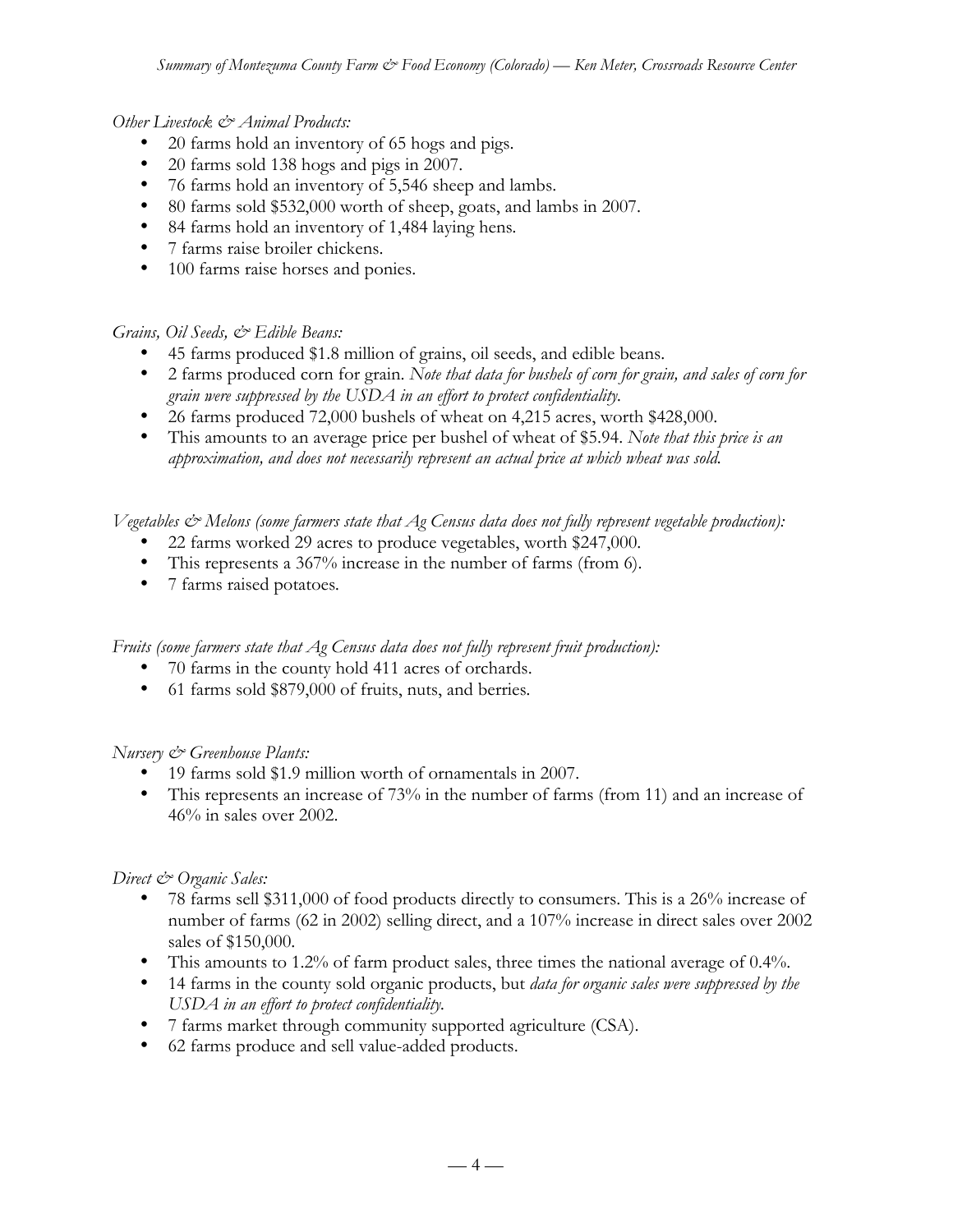# *Conservation Practices:*

- 226 farms use conservation methods such as no-till, limited tilling, filtering field runoff to remove chemicals, fencing animals to prevent them from entering streams, etc.
- 289 farms practice rotational or management intensive grazing.
- 38 farms generate energy or electricity on the farm.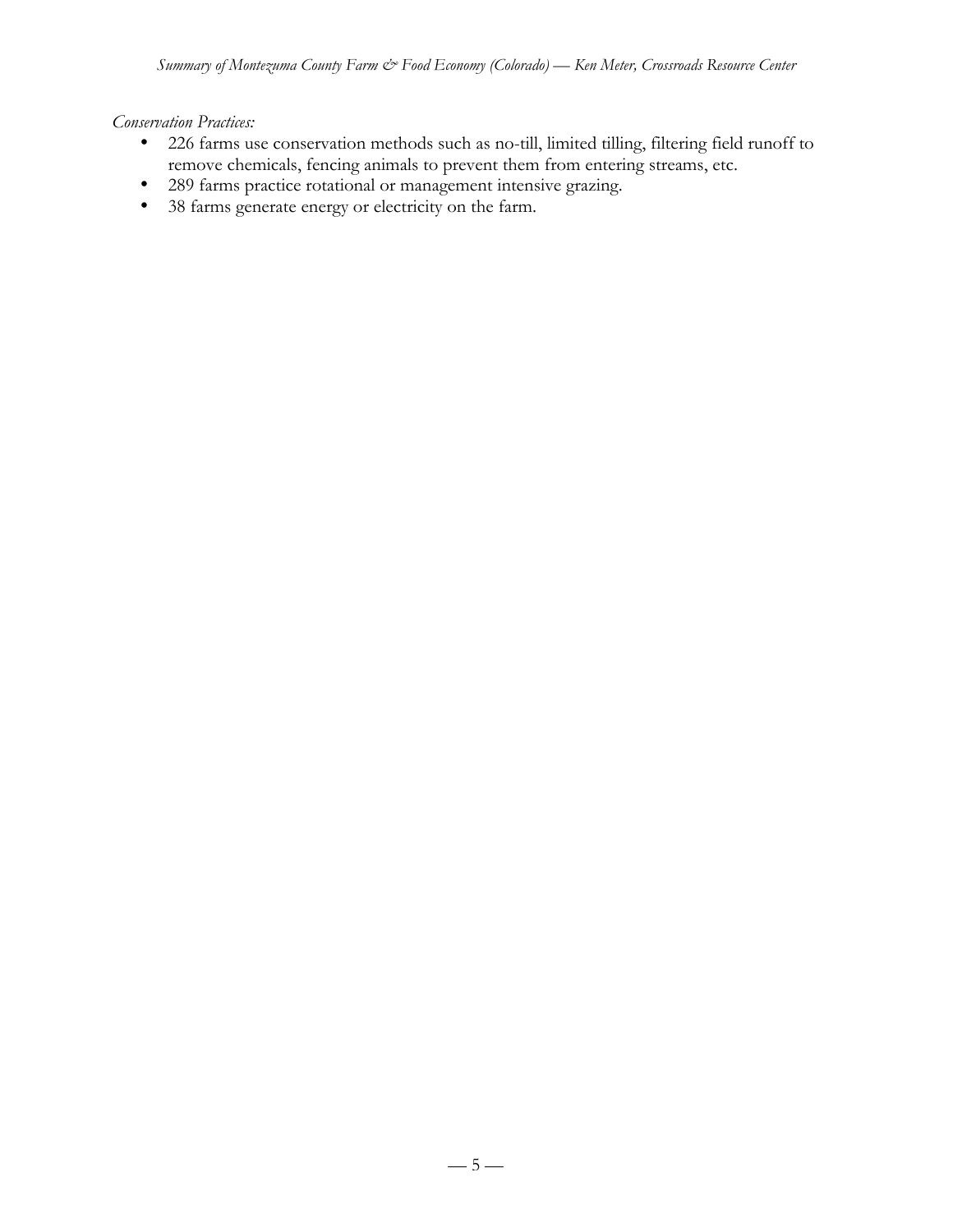| Small family farms:             | Farms | Percent | Acres   | Percent |
|---------------------------------|-------|---------|---------|---------|
| Limited-resource                | 166   | 15%     | 22,688  | $3\%$   |
| Retirement                      | 251   | $22\%$  | 45,456  | $6\%$   |
| Residential/lifestyle           | 501   | 45%     | 81,504  | $12\%$  |
| Farming occupation/lower sales  | 126   | $11\%$  | (D)     | N/A     |
| Farming occupation/higher sales | 28    | $2\%$   | 26,757  | $4\%$   |
| Large family farms              | 9     | $1\%$   | 7,549   | $1\%$   |
| Very large family farms         | 6     | $1\%$   | 3,612   | $1\%$   |
| Nonfamily farms                 | 36    | $3\%$   | (D)     | N/A     |
| Total                           | 1,123 |         | 187,566 |         |

#### **Limited-resource farms and others in Montezuma County (Census of Agriculture, 2007)** *Note that (D) denotes suppressed data.*

*Definition of terms (Agricultural Census 2007):*

**Limited-resource farms** have market value of agricultural products sold gross sales of less than \$100,000, and total principal operator household income of less than \$20,000.

**Retirement farms** have market value of agricultural products sold of less than \$250,000, and a principal operator who reports being retired.

**Residential/lifestyle farms** have market value of agricultural products sold of less than \$250,000, and a principal operator who reports his/her primary occupation as other than farming.

**Farming occupation/lower-sales farms** have market value of agricultural products sold of less than \$100,000, and a principal operator who reports farming as his/her primary occupation.

**Farming occupation/higher-sales farms** have market value of agricultural products sold of between \$100,000 and \$249,999, and a principal operator who reports farming as his/her primary occupation.

**Large family farms** have market value of agricultural products sold between \$250,000 and \$499,999.

**Very large family farms** have market value of agricultural products sold of \$500,000 or more.

**Nonfamily farms are farms** organized as nonfamily corporations, as well as farms operated by hired manager.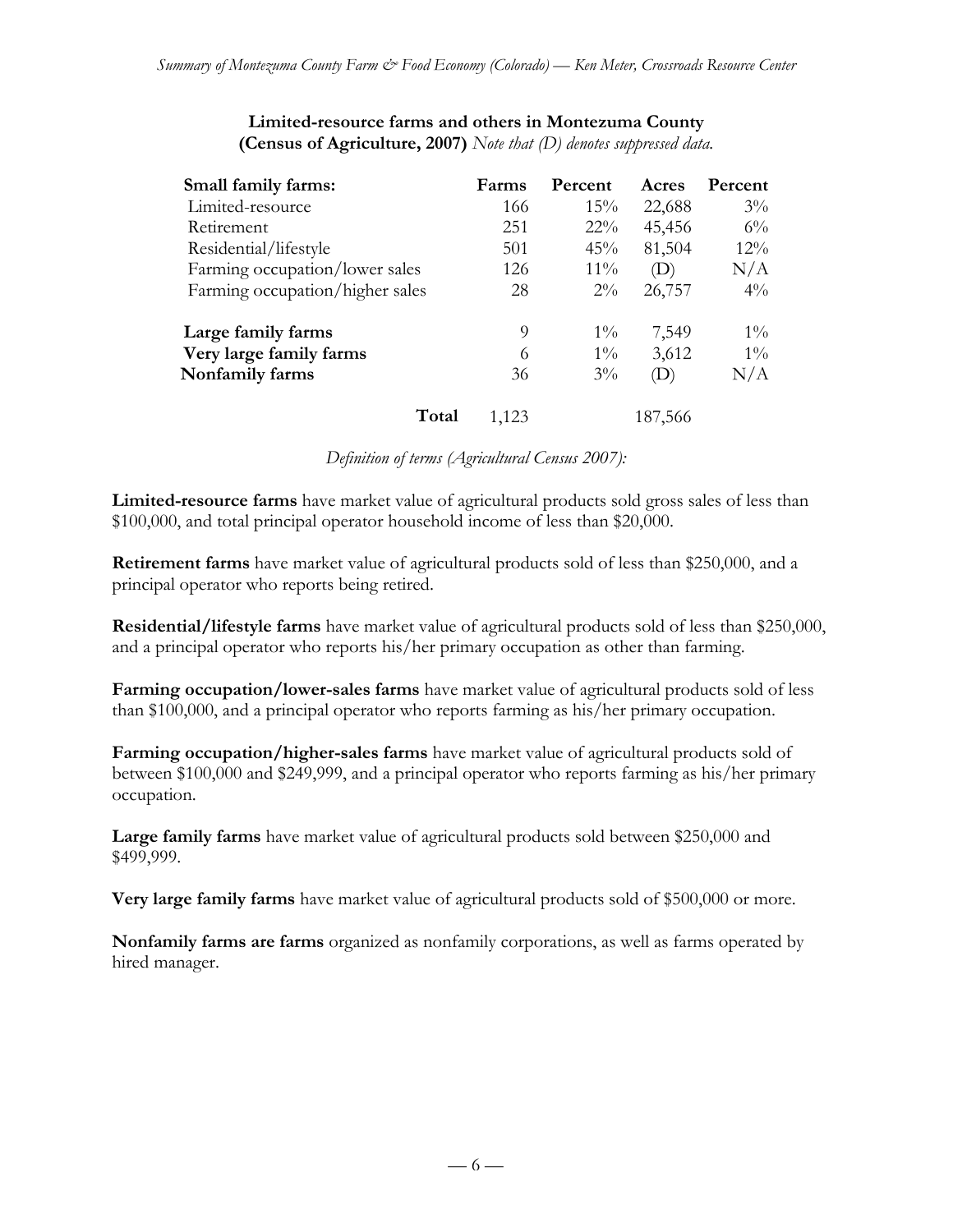# **County and State Highlights**

#### **Other Montezuma County highlights (Agriculture Census 2007):**

- The most prevalent farm size is 10 to 49 acres, with 378 farms (34%) in this category.
- The next most prevalent is 50 to 179 acres, with 301 (27%) farms.
- Montezuma County ranks 2nd in Colorado for acreage of field and grass seed, but *acreage data were not released by the USDA in an effort to protect confidentiality.*
- The county ranks third in the state for acreage of dry edible beans, with 6,618.
- Montezuma County ranks third in Colorado for sales of fruits, tree nuts, and berries, with \$879,000.
- The county ranks  $6<sup>th</sup>$  in the state for sales of forage crops (hay, etc.), with \$12 million.
- The county ranks ninth in Colorado for inventory of horses, with 4,231.
- 78 farms sold \$311,000 of food directly to consumers. This is a 26% increase in the number of farms selling direct (62 in 2002), and a 107% increase in direct sales over 2002 sales of \$150,000.
- Direct sales were 1.2% of farm product sales, three times the national average of 0.4%.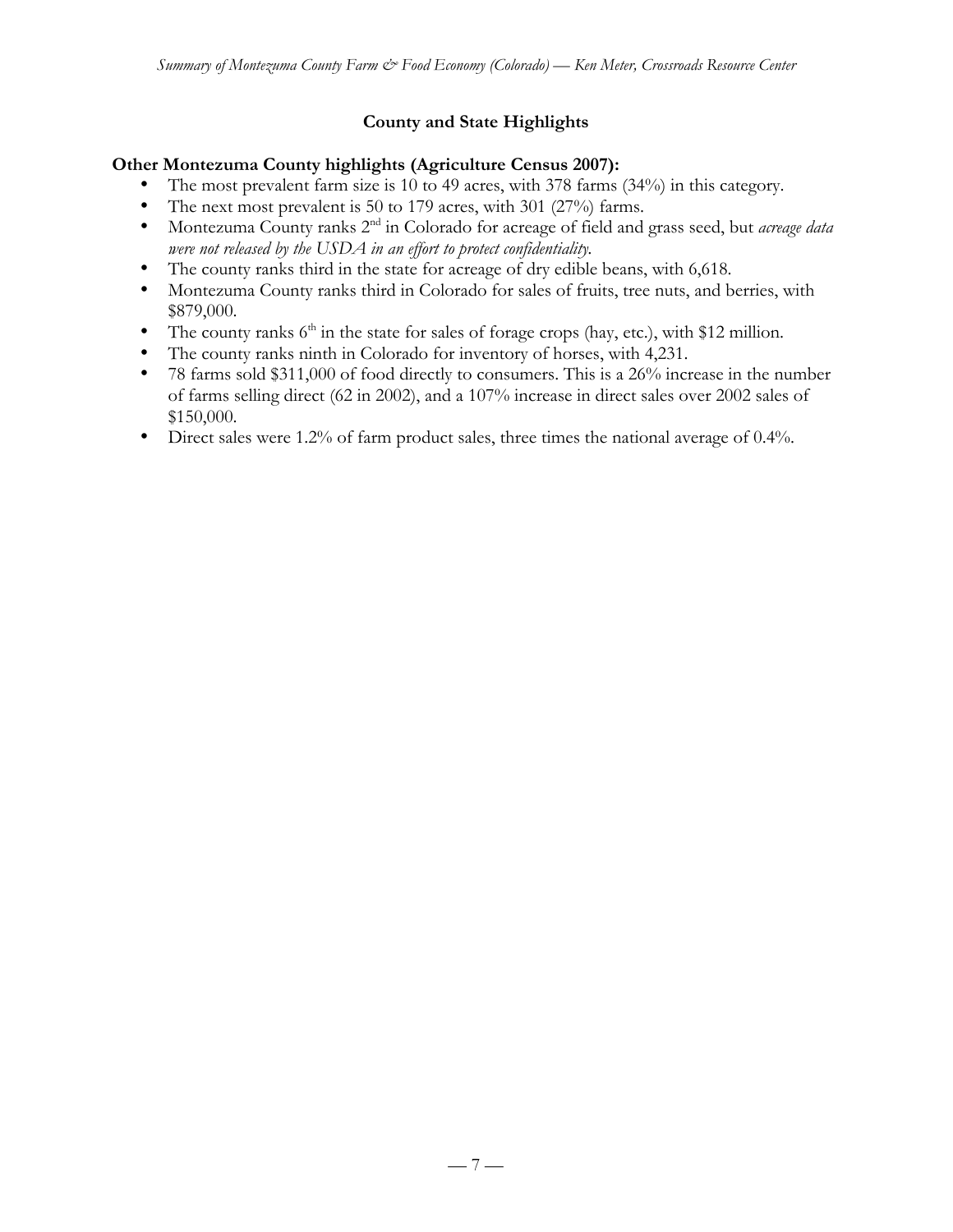# **State of Colorado highlights (Agriculture Census 2007):**

- 37,054 farms, 18% more than in 2002.
- Colorado has 32 million acres of land in farms.
- Farmers sold \$6 billion of products in 2007.
- \$2 billion (33%) of these sales were crops.
- \$4 billion (67%) of these sales was livestock.
- The most prevalent farm size is 10 to 49 acres, with 9,359 farms (25%) in this category.
- The next most prevalent is 50 to 179 acres, with 8,476 (23%) farms.
- $6,257$  farms (17%) are 1,000 acres or more.
- 14,000 farms  $(37%)$  are less than 50 acres.
- 24,000 farms (64%) sold less than \$10,000 in farm products.
- 5,098 farms (14%) sold more than \$100,000 in farm products.
- Colorado ranks  $1<sup>st</sup>$  in the United States for acreage of proso millet, with 259,000.
- The state ranks second in the country for sales of sheep, goats, and their products, with \$85 million.
- The state ranks  $5<sup>th</sup>$  in the United States for sales of cattle and calves, with \$3.2 billion.
- Colorado ranks  $7<sup>th</sup>$  in the country for acreage of wheat, with 2.4 million.
- The state ranks seventh in the country for acreage of sorghum, with 153,000.
- The state ranks  $10^{th}$  in the United States for sales of forage crops (hay, etc.), with \$318 million.
- Colorado ranks  $10<sup>th</sup>$  in the country for inventory of cattle and calves, with 2.7 million.
- 2,777 farms sold \$22.6 million of food directly to consumers. This is a 19% increase in the number of farms selling direct (2,343 in 2002), and a 30% increase in direct sales over 2002 sales of \$17.4 million.
- Direct sales were 0.4% of farm product sales, the same as the national average of 0.4%.
- Statewide vegetable sales totaled \$289 million.
- If direct food sales made up a single commodity, the value of these sales would outrank the state's 18<sup>th</sup> most important product, peaches.
- 425 farms farm organically, with a total of 49,000 acres of harvested cropland, and 42,000 acres of pastureland.
- 20,000 acres on 227 farms are undergoing organic conversion.
- 347 farms in Colorado sold \$51 million of organic food products, including \$19 million of crops (this may include ornamental and greenhouse crops). *Data for sales of organic livestock and poultry, and sales of products from organic livestock and poultry (such as milk and eggs) were not released by the USDA in an effort to protect confidentiality.*
- 214 farms market through community supported agriculture (CSA).
- 1,709 farms produce value-added products.
- 7,043 farms use conservation methods such as no-till, limited tilling, filtering field runoff to remove chemicals, fencing animals to prevent them from entering streams, etc.
- 8,511 farms practice rotational or management intensive grazing.
- 969 farms generate energy or electricity on the farms.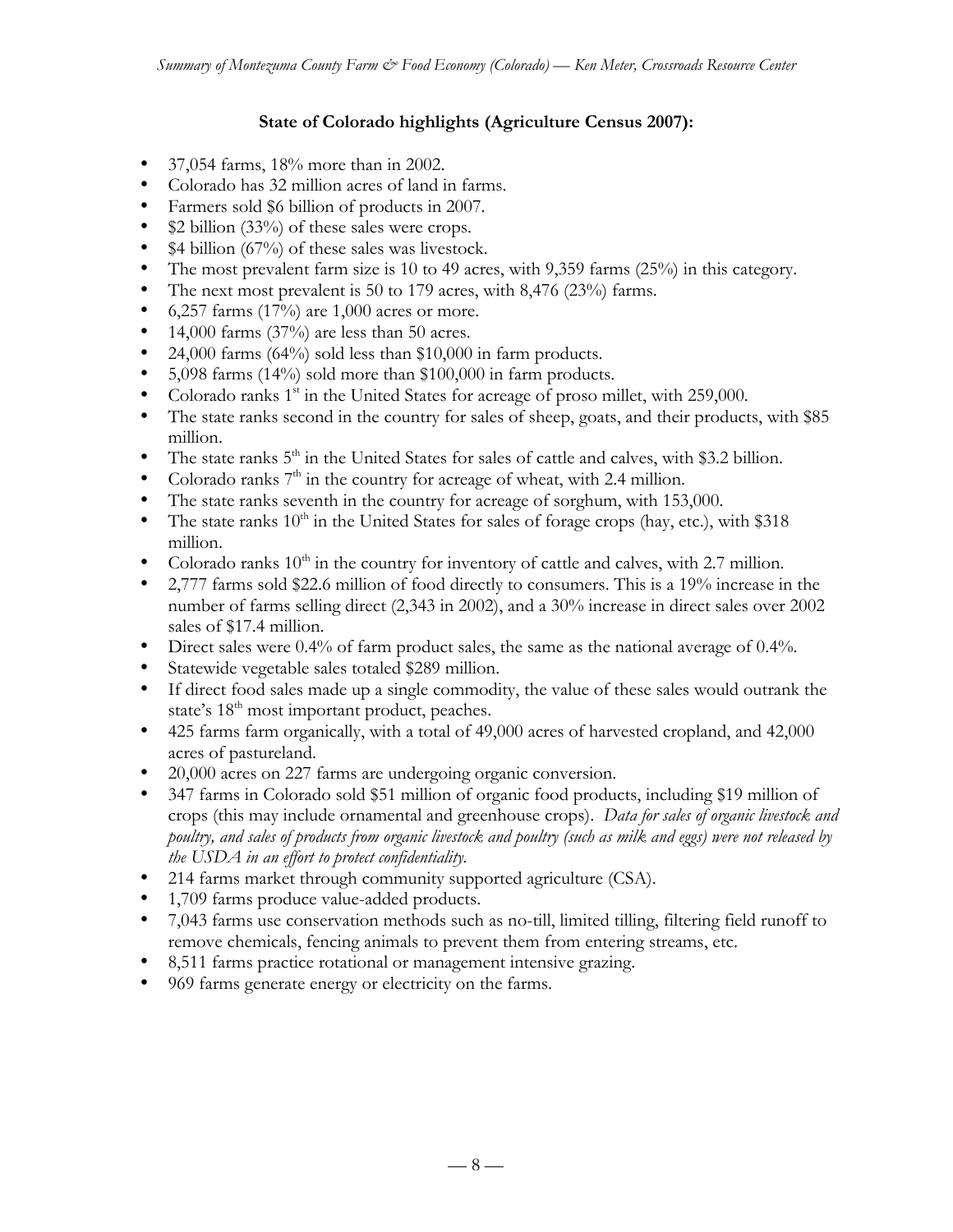# **Dolores County highlights (Agriculture Census 2007):**

- 279 farms, 29% more than in 2002.
- Dolores County has 174,000 acres of land in farms.
- Farmers sold \$8.85 million of products in 2007.
- \$6.2 million (70%) of these sales were crops.
- \$2.65 million (30%) of these sales were livestock.
- The most prevalent farm size is 50 to 179 acres, with 77 farms (28%) in this category.
- The next most prevalent is 180 to 500 acres, with 73 (26%) farms.
- 51 farms  $(18\%)$  are 1,000 acres or more.
- 51 farms (18%) are less than 50 acres.
- 199 farms (71%) sold less than \$10,000 in farm products.
- 26 farms (9%) sold more than \$100,000 in farm products.
- Dolores County ranks first in Colorado for acreage of safflower, but *acreage data were not released by the USDA in an effort to protect confidentiality.*
- The county ranks second in the state for acreage of dry edible beans, with 9,944.
- Dolores County ranks second in the state for inventory of rabbits, but *inventory data were not released by the USDA in order to protect confidentiality.*
- The county ranks  $8<sup>th</sup>$  in Colorado for acreage of sunflower, with 6,602.
- 8 farms sold \$18,000 of food directly to consumers. This is a three-farm decrease in the number of farms selling direct since 2002, and a \$4,000 increase in direct sales over 2002 sales.
- Direct sales were 0.2% of farm product sales, one half the national average of 0.4%.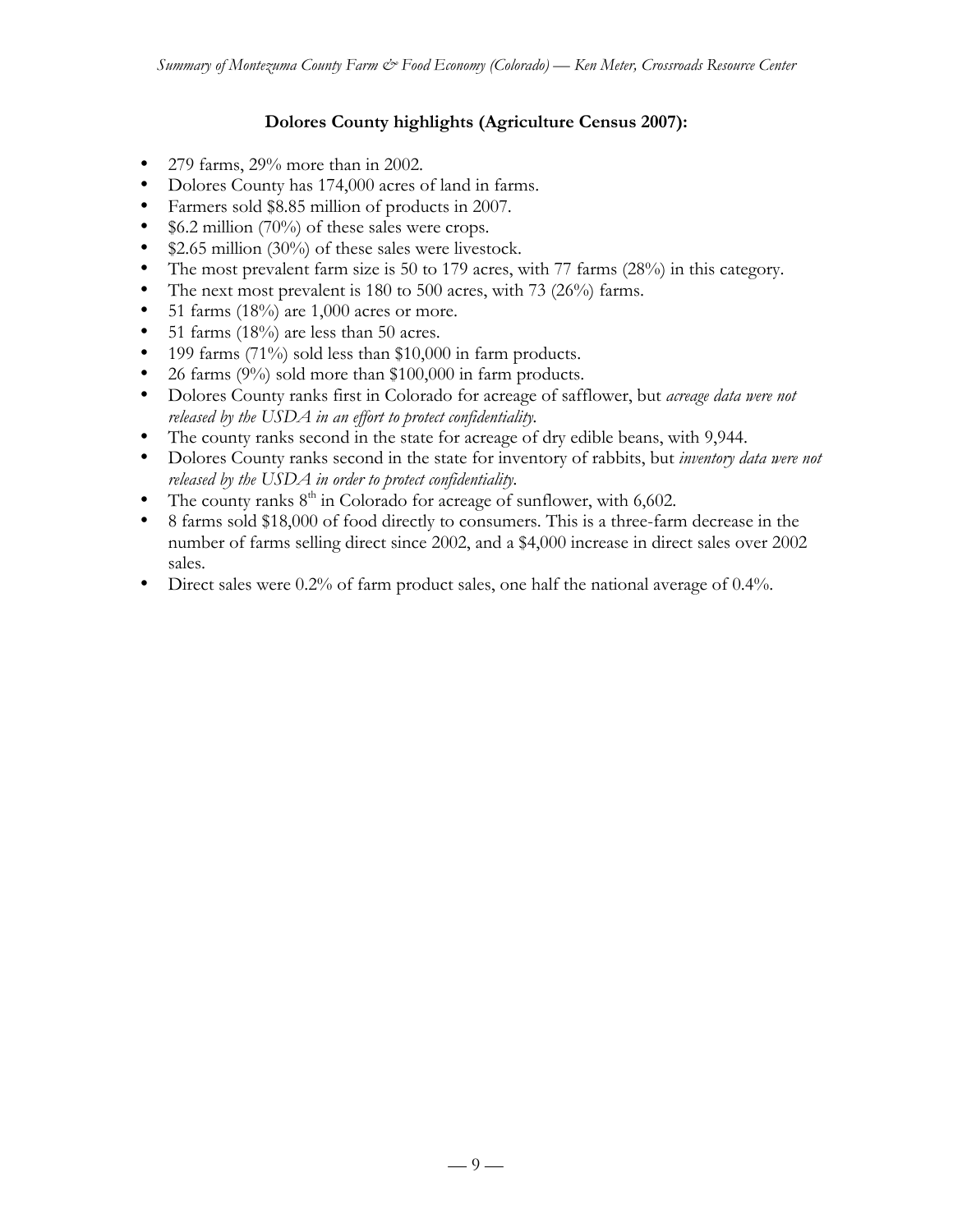#### **Colorado's top farm products in 2011 (Economic Research Service)**

*See chart on next page.*

|                |                        | \$ mlns |
|----------------|------------------------|---------|
| 1              | Cattle and calves      | 3,062   |
| $\overline{2}$ | Corn                   | 911     |
| $\overline{3}$ | Dairy products         | 594     |
| $\overline{4}$ | Wheat                  | 584     |
| 5              | Hay                    | 380     |
| 6              | Ornamentals/greenhouse | 254     |
| 7              | Potatoes               | 249     |
| 8              | Hogs                   | 233     |
| 9              | Chicken eggs           | 85      |
| 10             | Sugar beets            | 57      |
| 11             | Sunflower              | 41      |
| 12             | Onions                 | 36      |
| 13             | Millet, proso          | 35      |
| 14             | Barley                 | 34      |
| 15             | Dry beans              | 30      |
| 16             | Sorghum grain          | 27      |
| 17             | Corn, sweet            | 23      |
| 18             | Peaches                | 22      |
| 19             | Cabbage                | 18      |
| 20             | Cantaloupe             | 9       |

*Note: carrots, mushrooms, spinach, turkeys, and aquaculture were also listed among Colorado's top 25 products, but sales figures for these products were not released by ERS, in an effort to protect confidentiality.*

Note also that at \$22.6 million, direct sales from farmers to consumers in Colorado amount to just a bit more than the value of the 18<sup>th</sup>-ranking product, peaches.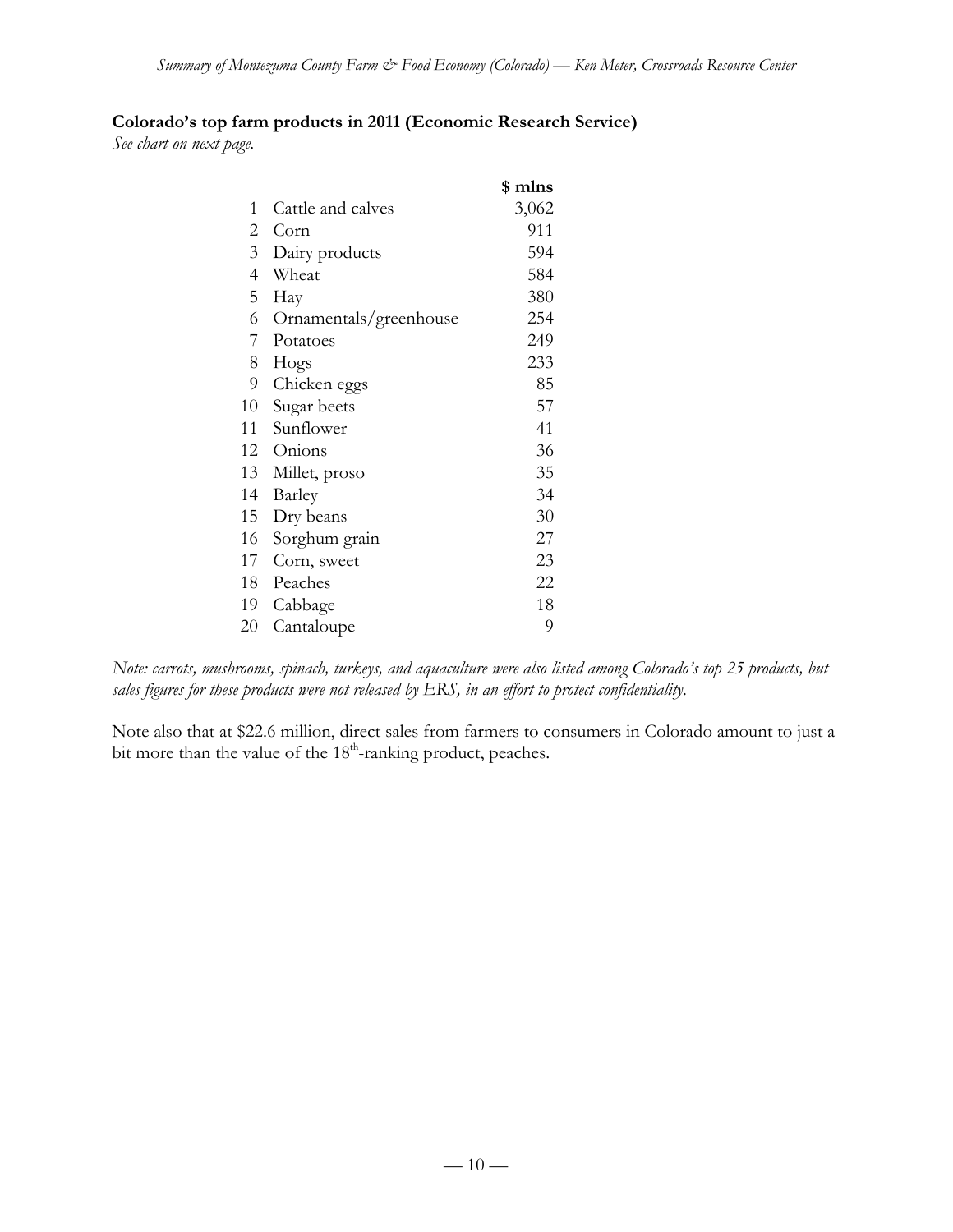**Colorado's top farm products in 2011 (Economic Research Service)**

*See table on previous page*



Top Farm Products in Colorado, 2011

*Source: USDA Economic Research Service*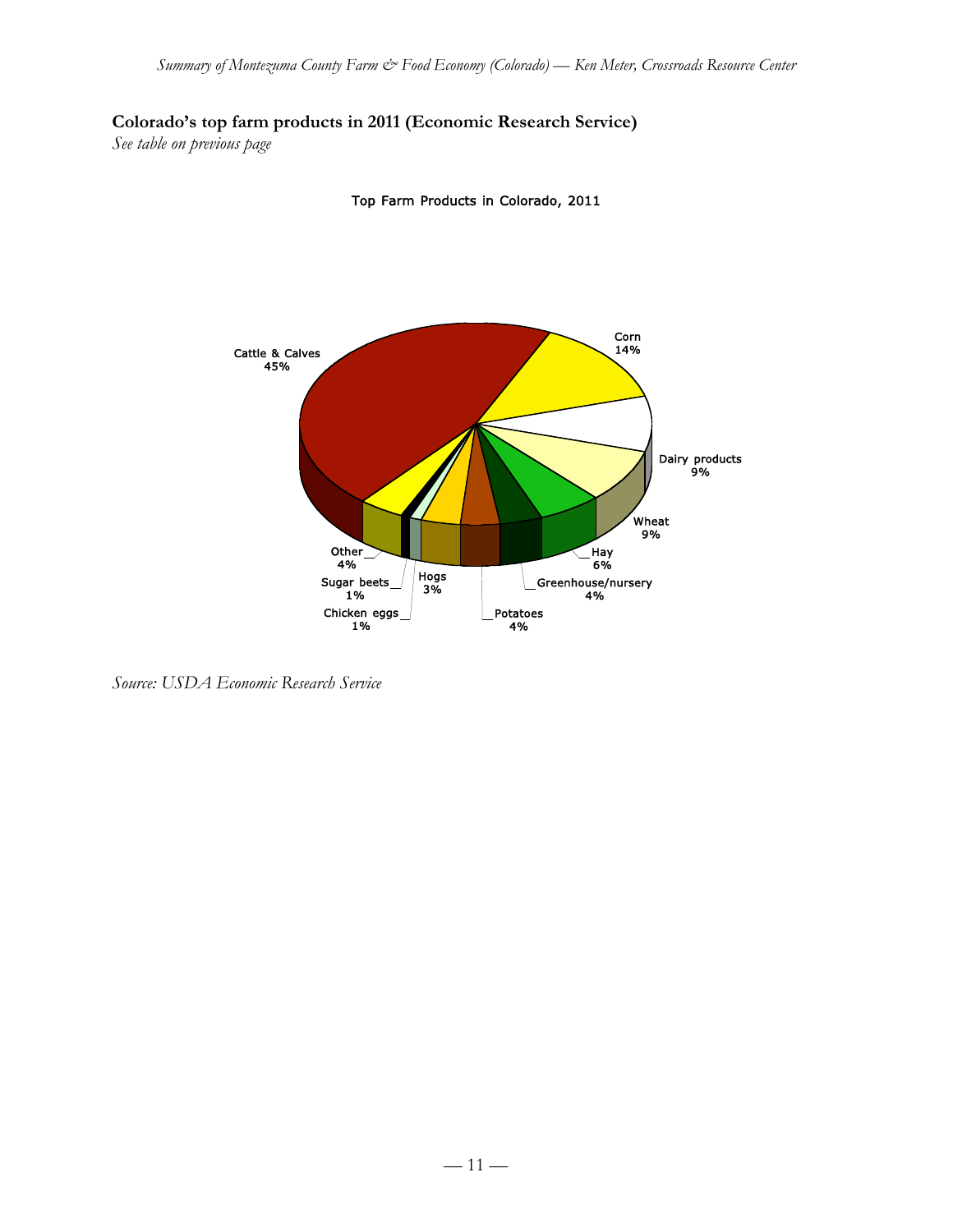# **Balance of Cash Receipts and Production Costs (BEA):**

Montezuma County ranchers and farmers sell \$32 million of food products per year (1989-2011 average), spending \$40 million to raise them, for an average loss of \$8 million each year. This is an average net loss of \$7,000 per farm. *Note that these sales figures compiled by the BEA may differ from cash receipts recorded by the USDA Agriculture Census (above).*

Overall, farm producers lost \$200 million by selling crops and livestock over the years 1989 to 2011. Partially offsetting this, crop sales have risen since 2003. Net cash income from farming was just barely positive in 2011. Farm production costs exceeded cash receipts for 21 years of the 23-year period. Moreover, 66% of the county's farms reported that they lost money in 2007 (Ag Census). County farmers and ranchers earned about as much by selling commodities in 2011 as they earned in 1969 (in 2011 dollars).

Farmers and ranchers earn another \$4 million per year of farm-related income — primarily custom work, and land rental income (23-year average for 1989-2011). Federal farm support payments have often been a more important source of net income than commodity production, averaging \$3 million per year for the county over the same years.

# **The county's consumers:**

*See also information covering low-income food consumption and food-related health conditions, page 1-2 above.* Montezuma County consumers spend \$67.5 million buying food each year, including \$39.4 million for home use. Most of this food is produced outside the county, so Montezuma County consumers spend at least \$60 million per year buying food sourced elsewhere. Only \$311,000 of food products (1.2% of farm cash receipts and 0.5% of the county's consumer market) are sold by farmers directly to consumers.

Estimated change in net assets (that is, assets minus liabilities) for all county households combined was a loss of \$133 million in 2009 alone (BLS). This places additional pressure on Montezuma County consumers trying to buy food.

# **Farm and food economy summary:**

Farmers lose \$8 million each year producing food commodities, and spend \$16 million buying inputs sourced outside of the county. Even when farmers make money, these input purchases result in substantial losses to the county as a whole. Overall, farm production creates an average loss of \$24 million to the county each year.

Meanwhile, consumers spend \$60 million buying produced outside the county. Thus, total loss to the county is \$84 million of potential wealth *each year*. This loss amounts to more than double the value of all food commodities raised in the county.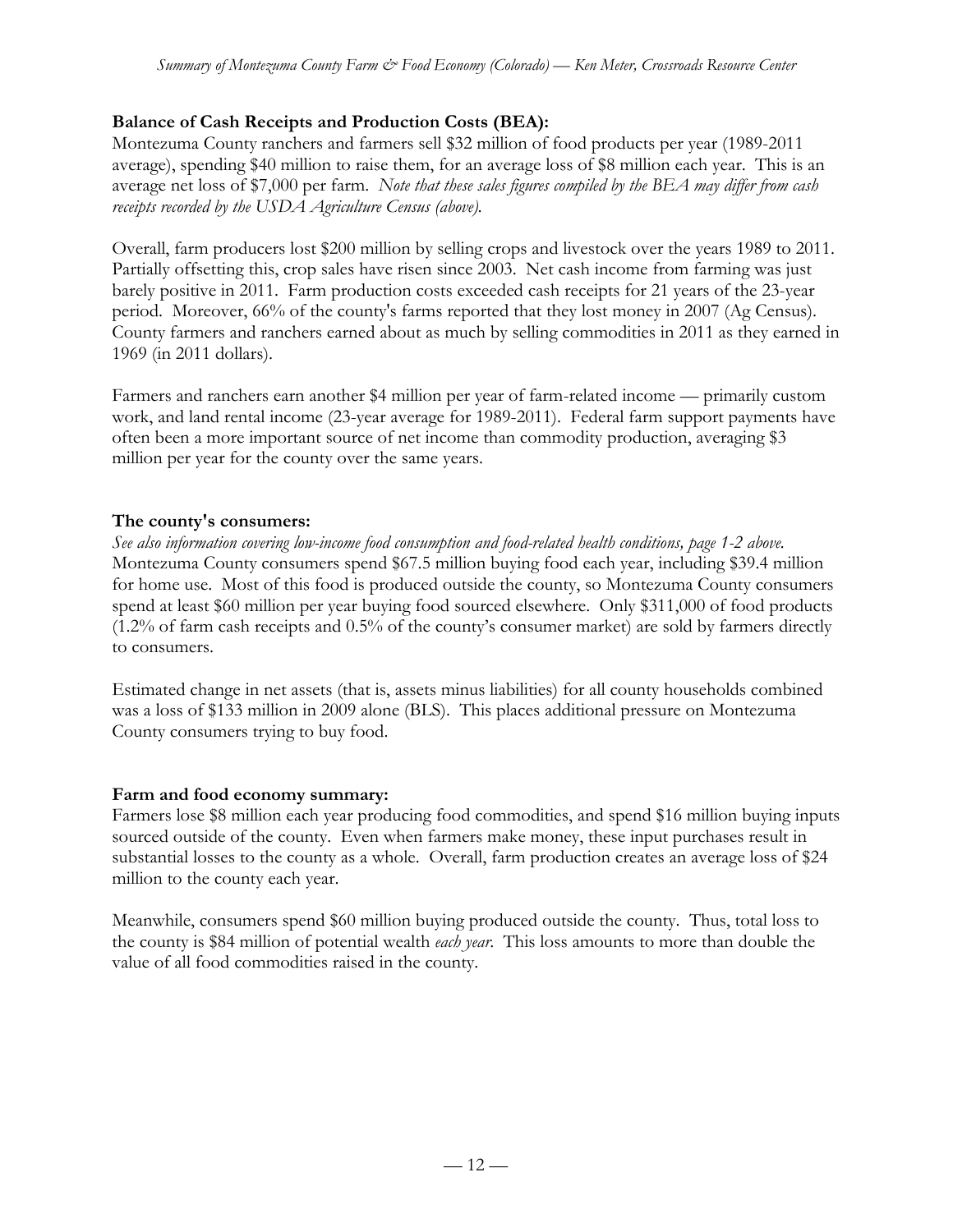#### **Montezuma County: markets for food eaten at home (2009):**

Montezuma County residents purchase \$68 million of food each year, including \$39 million to eat at home. Home purchases break down in the following way:

|                                     | millions |
|-------------------------------------|----------|
| Meats, poultry, fish, and eggs      | \$8.6    |
| Fruits & vegetables                 | 7.2      |
| Cereals and bakery products         | 5.0      |
| Dairy products                      | 4.2      |
| "Other," incl. Sweets, fats, & oils | 14.3     |

If Montezuma County residents purchased \$5 of food directly from farmers in the county each week, this would generate \$6.6 million of new farm income for the county.

#### **Dolores County: markets for food eaten at home (2009):**

Dolores County residents purchase \$5.5 million of food each year, including \$3.2 million to eat at home. Home purchases break down in the following way:

|                                     | millions |
|-------------------------------------|----------|
| Meats, poultry, fish, and eggs      | \$0.7    |
| Fruits & vegetables                 | 0.6      |
| Cereals and bakery products         | 0.4      |
| Dairy products                      | 0.3      |
| "Other," incl. Sweets, fats, & oils | 12       |

#### **Colorado: markets for food eaten at home (2009):**

Colorado residents purchase \$13.5 billion of food each year, including \$7.9 billion to eat at home. Home purchases break down in the following way:

|                                     | millions |
|-------------------------------------|----------|
| Meats, poultry, fish, and eggs      | \$1,722  |
| Fruits & vegetables                 | 1,456    |
| Cereals and bakery products         | 1,016    |
| Dairy products                      | 850      |
| "Other," incl. Sweets, fats, & oils | 2,875    |